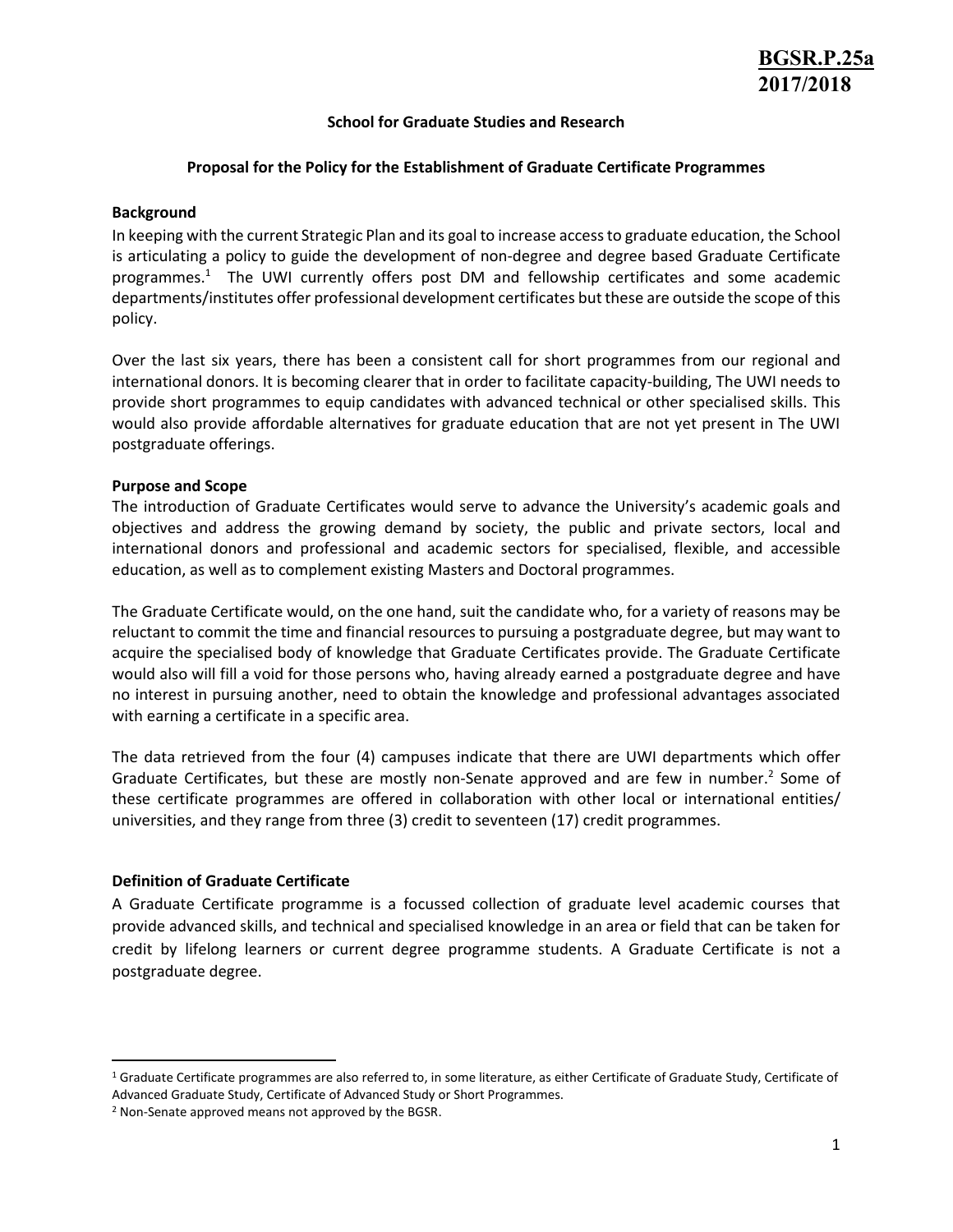Graduate Certificate programmes constitute an integrated curriculum, but are not necessarily aligned to a specific academic programme; they may exist within programmes, bridge programmes or offer content widely useable across programmes. Graduate Certificates may be directed to both degree seeking and non-degree seeking students. They can be designed for post-baccalaureate, post-masters or post-doctoral studies, and is strictly dependent upon the academic Department's ability to establish the viability of the Graduate Certificate for any or all of the target groups.

# **Policy**

- 1. Graduate Certificates are given in recognition of graduate work conforming to a specified programme of study. Proposals for new Graduate Certificate programmes are created by academic departments/schools/academy/institutes and submitted for approval to the Board for Graduate Studies and Research.
- 2. Graduate Certificates shall require 12 to 15 credits of designated graduate work. The coursework should be graded. A minimum grade of C or a GPA of 2.0 must be maintained on all graded course work in the certificate programme. Graduate Certificate programmes are not eligible for the award of distinction.
- 3. Laddering of Graduate Certificate courses is allowed into the Postgraduate Diploma or Taught Masters programmes. However, Graduate Certificate courses should account for no more than fifty (50%) of the Postgraduate Diploma or Taught Masters programme (consistent with *The UWI Procedures for Transitioning from Post-Graduate Diplomas to Masters Programmes (2011)* – *BGSR.P.18/2009-2010*).
	- (a) All indications for laddering a Graduate Certificate programme must be made clear in the programme proposal. Any changes to the proposal must be resubmitted to the BGSR for consideration and approval.
- 4. Interdisciplinary and Inter-institutional Graduate Certificate programmes are encouraged.
- 5. An applicant for admission to a Graduate Certificate programme must meet the following minimum requirements:
	- (a) A bachelor's degree from a fully accredited college or university,
	- (b) An undergraduate GPA of at least 2.0 or a Pass degree (exceptions may be granted to this requirement as per Regulations 1.5(c) in *The UWI Regulations for Graduate Diplomas and Degrees (2014)*)'
- 6. An applicant may be a matriculated graduate student or a specially-admitted student.

The Graduate Certificate programme offers greater flexibility than postgraduate degrees with respect to admission requirements, and creates an opportunity for The UWI to respond to the target student population if it becomes necessary or appropriate to do so. It should also be made clear that successful completion of a Graduate Certificate programme is not a guarantee of entry into a graduate diploma or degree programme, but courses comprising a Graduate Certificate may be used as evidence in support of a student's application for admission to a graduate degree programme.

# **Approval Process**

When new Graduate Certificates are proposed, they will undergo the full process of curriculum review regardless of the delivery method (i.e., the residential campuses or the Open Campus). Special